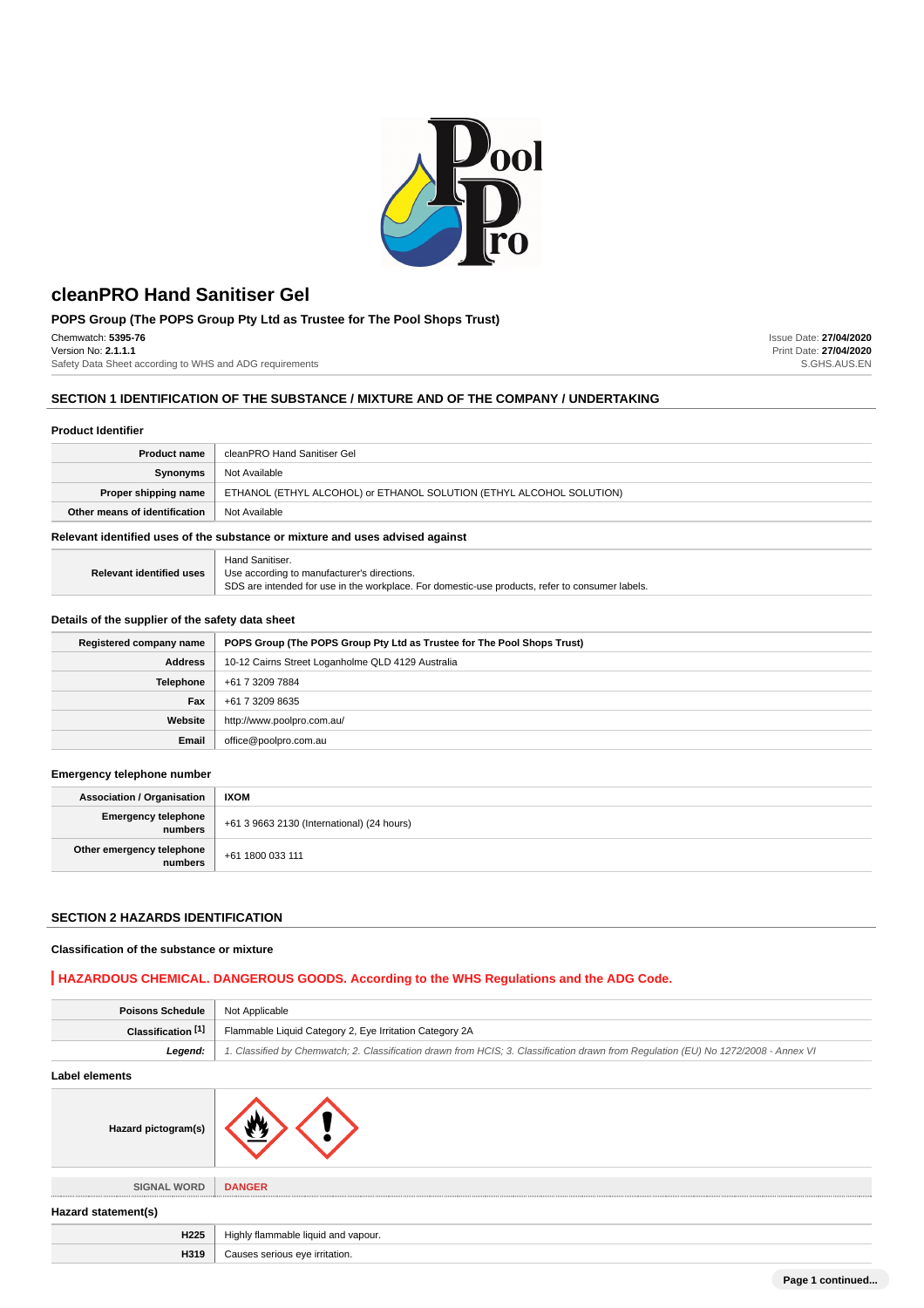# **Precautionary statement(s) Prevention**

| P210 | Keep away from heat/sparks/open flames/hot surfaces. - No smoking.                |
|------|-----------------------------------------------------------------------------------|
| P233 | Keep container tightly closed.                                                    |
| P240 | Ground/bond container and receiving equipment.                                    |
| P241 | Use explosion-proof electrical/ventilating/lighting/intrinsically safe equipment. |
| P242 | Use only non-sparking tools.                                                      |
| P243 | Take precautionary measures against static discharge.                             |
| P280 | Wear protective gloves/protective clothing/eye protection/face protection.        |

#### **Precautionary statement(s) Response**

| P370+P378      | In case of fire: Use alcohol resistant foam or normal protein foam for extinction.                                                                 |  |
|----------------|----------------------------------------------------------------------------------------------------------------------------------------------------|--|
|                | IF IN EYES: Rinse cautiously with water for several minutes. Remove contact lenses, if present and easy to do. Continue rinsing.<br>P305+P351+P338 |  |
| P337+P313      | If eye irritation persists: Get medical advice/attention.                                                                                          |  |
| P303+P361+P353 | IF ON SKIN (or hair): Remove/Take off immediately all contaminated clothing. Rinse skin with water/shower.                                         |  |

#### **Precautionary statement(s) Storage**

| P403+P235 | . Store in a well-ventilated place. Keep cool.<br>$  -$ |
|-----------|---------------------------------------------------------|
|           |                                                         |

#### **Precautionary statement(s) Disposal**

**P501** Dispose of contents/container to authorised hazardous or special waste collection point in accordance with any local regulation.

### **SECTION 3 COMPOSITION / INFORMATION ON INGREDIENTS**

#### **Substances**

See section below for composition of Mixtures

### **Mixtures**

| ≏∆S Nr<br>     | $0/$ Eucatable | Name     |
|----------------|----------------|----------|
| 64-17<br>$-11$ | 70<br>$\sim$   | $th$ ano |

### **SECTION 4 FIRST AID MEASURES**

#### **Description of first aid measures**

| <b>Eye Contact</b>  | If this product comes in contact with the eyes:<br>▶ Wash out immediately with fresh running water.<br>Ensure complete irrigation of the eye by keeping eyelids apart and away from eye and moving the eyelids by occasionally lifting the upper<br>and lower lids.<br>► Seek medical attention without delay; if pain persists or recurs seek medical attention.<br>▶ Removal of contact lenses after an eye injury should only be undertaken by skilled personnel.               |
|---------------------|------------------------------------------------------------------------------------------------------------------------------------------------------------------------------------------------------------------------------------------------------------------------------------------------------------------------------------------------------------------------------------------------------------------------------------------------------------------------------------|
| <b>Skin Contact</b> | Wipe off excess with absorbent tissue or towel.<br>Seek medical attention if swelling/redness/blistering or irritation occurs.                                                                                                                                                                                                                                                                                                                                                     |
| Inhalation          | If fumes or combustion products are inhaled remove from contaminated area.<br>Lay patient down. Keep warm and rested.<br>Prostheses such as false teeth, which may block airway, should be removed, where possible, prior to initiating first aid procedures.<br>▶ Apply artificial respiration if not breathing, preferably with a demand valve resuscitator, bag-valve mask device, or pocket mask as trained.<br>Perform CPR if necessary.<br>Transport to hospital, or doctor. |
| Ingestion           | Immediately give a glass of water.<br>First aid is not generally required. If in doubt, contact a Poisons Information Centre or a doctor.                                                                                                                                                                                                                                                                                                                                          |

### **Indication of any immediate medical attention and special treatment needed**

For acute or short term repeated exposures to ethanol:

- Acute ingestion in non-tolerant patients usually responds to supportive care with special attention to prevention of aspiration, replacement of fluid and correction of nutritional deficiencies (magnesium, thiamine pyridoxine, Vitamins C and K).
- Give 50% dextrose (50-100 ml) IV to obtunded patients following blood draw for glucose determination.
- Comatose patients should be treated with initial attention to airway, breathing, circulation and drugs of immediate importance (glucose, thiamine).
- Decontamination is probably unnecessary more than 1 hour after a single observed ingestion. Cathartics and charcoal may be given but are probably not effective in single ingestions.
- Fructose administration is contra-indicated due to side effects.

#### **SECTION 5 FIREFIGHTING MEASURES**

#### **Extinguishing media**

- Alcohol stable foam.
- **Dry chemical powder.**
- ▶ BCF (where regulations permit).
- Carbon dioxide.
- Water spray or fog Large fires only.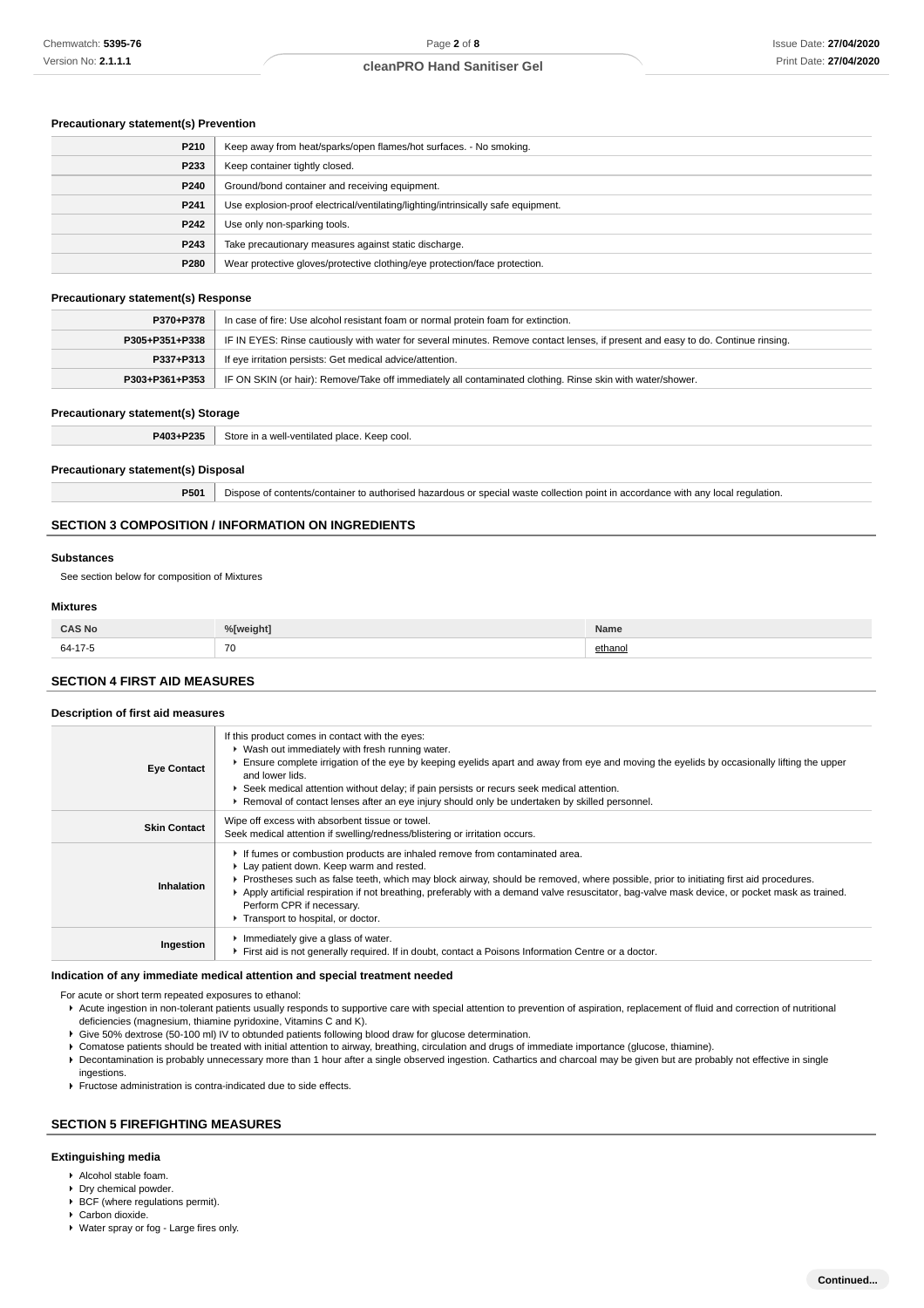# **Special hazards arising from the substrate or mixture**

| <b>Fire Incompatibility</b>    | ► Avoid contamination with oxidising agents i.e. nitrates, oxidising acids, chlorine bleaches, pool chlorine etc. as ignition may result                                                                                                                                                                                                                                                                                                                                 |  |
|--------------------------------|--------------------------------------------------------------------------------------------------------------------------------------------------------------------------------------------------------------------------------------------------------------------------------------------------------------------------------------------------------------------------------------------------------------------------------------------------------------------------|--|
| <b>Advice for firefighters</b> |                                                                                                                                                                                                                                                                                                                                                                                                                                                                          |  |
| <b>Fire Fighting</b>           | Alert Fire Brigade and tell them location and nature of hazard.<br>• May be violently or explosively reactive.<br>▶ Wear breathing apparatus plus protective gloves in the event of a fire.<br>▶ Prevent, by any means available, spillage from entering drains or water course.<br>Consider evacuation (or protect in place).<br>Fight fire from a safe distance, with adequate cover.<br>If safe, switch off electrical equipment until vapour fire hazard removed.    |  |
| <b>Fire/Explosion Hazard</b>   | Liquid and vapour are highly flammable.<br>Severe fire hazard when exposed to heat, flame and/or oxidisers.<br>▶ Vapour may travel a considerable distance to source of ignition.<br>▶ Heating may cause expansion or decomposition leading to violent rupture of containers.<br>• On combustion, may emit toxic fumes of carbon monoxide (CO).<br>Combustion products include:<br>carbon dioxide (CO2)<br>other pyrolysis products typical of burning organic material. |  |
| <b>HAZCHEM</b>                 | $-2YE$                                                                                                                                                                                                                                                                                                                                                                                                                                                                   |  |

# **SECTION 6 ACCIDENTAL RELEASE MEASURES**

# **Personal precautions, protective equipment and emergency procedures**

See section 8

### **Environmental precautions**

See section 12

### **Methods and material for containment and cleaning up**

| <b>Minor Spills</b> | ▶ Remove all ignition sources.<br>• Clean up all spills immediately.<br>Avoid breathing vapours and contact with skin and eyes.<br>$\triangleright$ Control personal contact with the substance, by using protective equipment.<br>• Contain and absorb small quantities with vermiculite or other absorbent material.<br>$\triangleright$ Wipe up.<br>• Collect residues in a flammable waste container.  |
|---------------------|------------------------------------------------------------------------------------------------------------------------------------------------------------------------------------------------------------------------------------------------------------------------------------------------------------------------------------------------------------------------------------------------------------|
| <b>Major Spills</b> | • Clear area of personnel and move upwind.<br>Alert Fire Brigade and tell them location and nature of hazard.<br>• May be violently or explosively reactive.<br>▶ Wear breathing apparatus plus protective gloves.<br>► Prevent, by any means available, spillage from entering drains or water course.<br>• Consider evacuation (or protect in place).<br>▶ No smoking, naked lights or ignition sources. |

Personal Protective Equipment advice is contained in Section 8 of the SDS.

# **SECTION 7 HANDLING AND STORAGE**

#### **Precautions for safe handling**

| Safe handling     | None under normal operating conditions.<br>Avoid all personal contact, including inhalation.<br>▶ Wear protective clothing when risk of overexposure occurs.<br>▶ Use in a well-ventilated area.<br>Prevent concentration in hollows and sumps.<br>DO NOT enter confined spaces until atmosphere has been checked.<br>Avoid smoking, naked lights or ignition sources.<br>Avoid generation of static electricity.                                                                                                                                                                                                                                                                                                                                                                                                                                                          |
|-------------------|----------------------------------------------------------------------------------------------------------------------------------------------------------------------------------------------------------------------------------------------------------------------------------------------------------------------------------------------------------------------------------------------------------------------------------------------------------------------------------------------------------------------------------------------------------------------------------------------------------------------------------------------------------------------------------------------------------------------------------------------------------------------------------------------------------------------------------------------------------------------------|
| Other information | Store in original containers in approved flammable liquid storage area.<br>Store away from incompatible materials in a cool, dry, well-ventilated area.<br>DO NOT store in pits, depressions, basements or areas where vapours may be trapped.<br>• No smoking, naked lights, heat or ignition sources.<br>► Storage areas should be clearly identified, well illuminated, clear of obstruction and accessible only to trained and authorised personnel -<br>adequate security must be provided so that unauthorised personnel do not have access.<br>Store according to applicable regulations for flammable materials for storage tanks, containers, piping, buildings, rooms, cabinets, allowable<br>quantities and minimum storage distances.<br>► Use non-sparking ventilation systems, approved explosion proof equipment and intrinsically safe electrical systems. |

#### **Conditions for safe storage, including any incompatibilities**

| Suitable container      | 50ml, 500ml, 5L, 20L, 1000L.<br>Packing as supplied by manufacturer.<br>Plastic containers may only be used if approved for flammable liquid.<br>Check that containers are clearly labelled and free from leaks. |
|-------------------------|------------------------------------------------------------------------------------------------------------------------------------------------------------------------------------------------------------------|
| Storage incompatibility | Avoid oxidising agents, acids, acid chlorides, acid anhydrides, chloroformates.<br>Avoid strong bases.                                                                                                           |

# **SECTION 8 EXPOSURE CONTROLS / PERSONAL PROTECTION**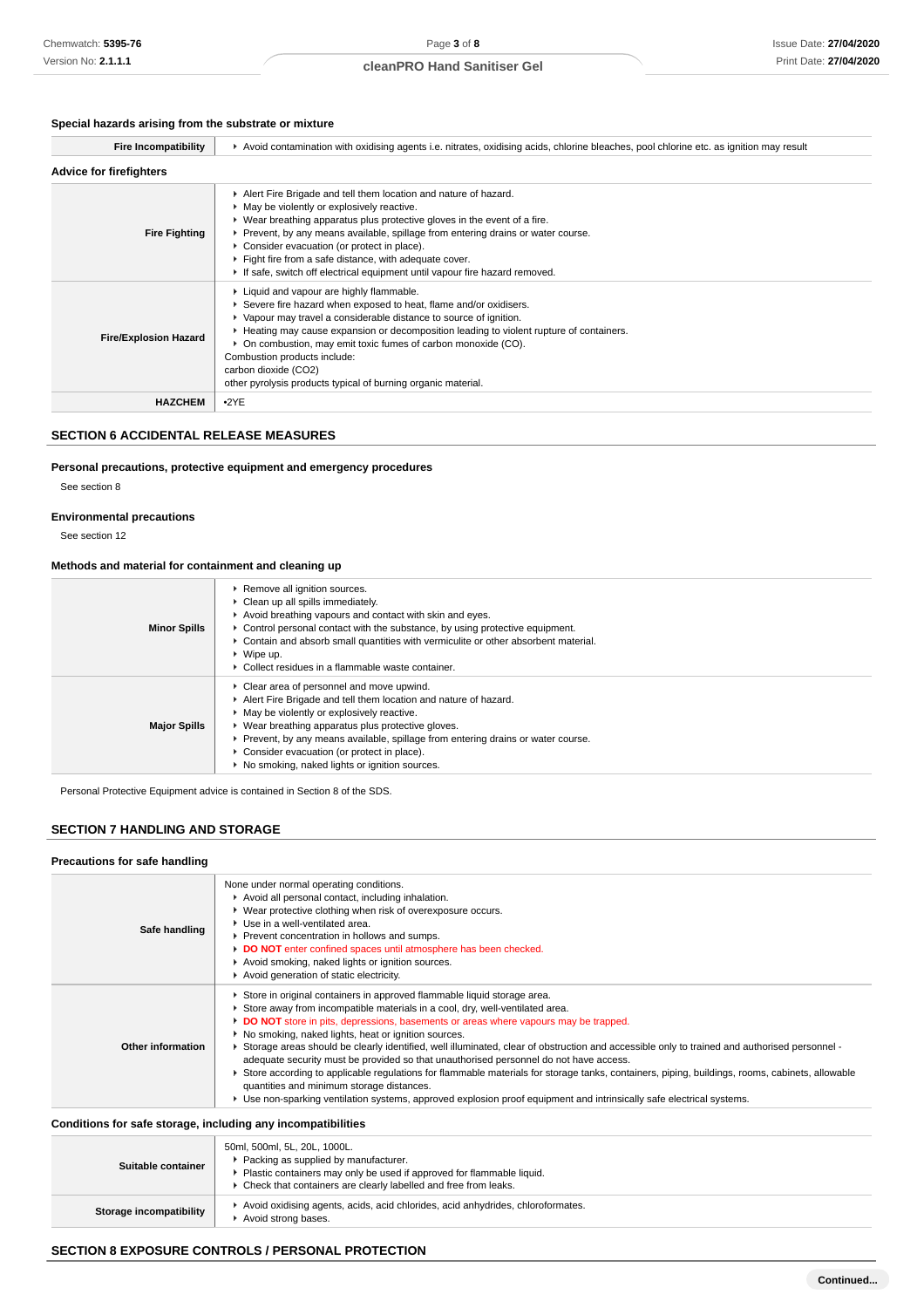#### **Control parameters**

# **OCCUPATIONAL EXPOSURE LIMITS (OEL)**

# **INGREDIENT DATA Source Ingredient Material name TWA STEL Peak Notes** Australia Exposure Standards ethanol Ethyl alcohol 1000 ppm / 1880 mg/m3 Not Available Not Available Not Available **EMERGENCY LIMITS Ingredient Material name TEEL-1 TEEL-2 TEEL-3** ethanol **Ethanol:** (Ethyl alcohol) Not Available Not Available Not Available 15000\* ppm **Ingredient Original IDLH Revised IDLH** ethanol 3,300 ppm Not Available **Exposure controls Appropriate engineering controls** Engineering controls are used to remove a hazard or place a barrier between the worker and the hazard. Well-designed engineering controls can be highly effective in protecting workers and will typically be independent of worker interactions to provide this high level of protection. The basic types of engineering controls are: Process controls which involve changing the way a job activity or process is done to reduce the risk. Enclosure and/or isolation of emission source which keeps a selected hazard "physically" away from the worker and ventilation that strategically "adds" and "removes" air in the work environment. Ventilation can remove or dilute an air contaminant if designed properly. The design of a ventilation system must match the particular process and chemical or contaminant in use. Employers may need to use multiple types of controls to prevent employee overexposure. **Personal protection Eye and face protection** No special equipment for minor exposure i.e. when handling small quantities. OTHERWISE: **F** Safety glasses with side shields. Contact lenses may pose a special hazard; soft contact lenses may absorb and concentrate irritants. A written policy document, describing the wearing of lenses or restrictions on use, should be created for each workplace or task. This should include a review of lens absorption and adsorption for the class of chemicals in use and an account of injury experience. Medical and first-aid personnel should be trained in their removal and suitable equipment should be readily available. In the event of chemical exposure, begin eye irrigation immediately and remove contact lens as soon as practicable. **Skin protection** | See Hand protection below Hands/feet protection **Bare skin is cleaned with this material.** Application of hand cream / barrier cream after use is recommended. **Body protection** | See Other protection below **Other protection** No special equipment needed when handling small quantities. **OTHERWISE:** Overalls. Barrier cream. Eyewash unit.

#### **Respiratory protection**

Type A Filter of sufficient capacity. (AS/NZS 1716 & 1715, EN 143:2000 & 149:2001, ANSI Z88 or national equivalent)

Where the concentration of gas/particulates in the breathing zone, approaches or exceeds the "Exposure Standard" (or ES), respiratory protection is required. Degree of protection varies with both face-piece and Class of filter; the nature of protection varies with Type of filter.

| <b>Required Minimum Protection Factor</b> | <b>Half-Face Respirator</b> | <b>Full-Face Respirator</b> | <b>Powered Air Respirator</b> |
|-------------------------------------------|-----------------------------|-----------------------------|-------------------------------|
| up to $5 \times ES$                       | Air-line*                   | A-2                         | A-PAPR-2 ^                    |
| up to $10 \times ES$                      |                             | A-3                         |                               |
| $10 + x ES$                               |                             | Air-line**                  |                               |

\* - Continuous Flow; \*\* - Continuous-flow or positive pressure demand

^ - Full-face

A(All classes) = Organic vapours, B AUS or B1 = Acid gasses, B2 = Acid gas or hydrogen cyanide(HCN), B3 = Acid gas or hydrogen cyanide(HCN), E = Sulfur dioxide(SO2), G = Agricultural chemicals, K = Ammonia(NH3), Hg = Mercury, NO = Oxides of nitrogen, MB = Methyl bromide, AX = Low boiling point organic compounds(below 65 degC)

- Cartridge respirators should never be used for emergency ingress or in areas of unknown vapour concentrations or oxygen content.
- F The wearer must be warned to leave the contaminated area immediately on detecting any odours through the respirator. The odour may indicate that the mask is not functioning properly, that the vapour concentration is too high, or that the mask is not properly fitted. Because of these limitations, only restricted use of cartridge respirators is considered appropriate.
- Cartridge performance is affected by humidity. Cartridges should be changed after 2 hr of continuous use unless it is determined that the humidity is less than 75%, in which case, cartridges can be used for 4 hr. Used cartridges should be discarded daily, regardless of the length of time used

### **SECTION 9 PHYSICAL AND CHEMICAL PROPERTIES**

#### **Information on basic physical and chemical properties**

**Appearance** Highly flammable gel; miscible with water.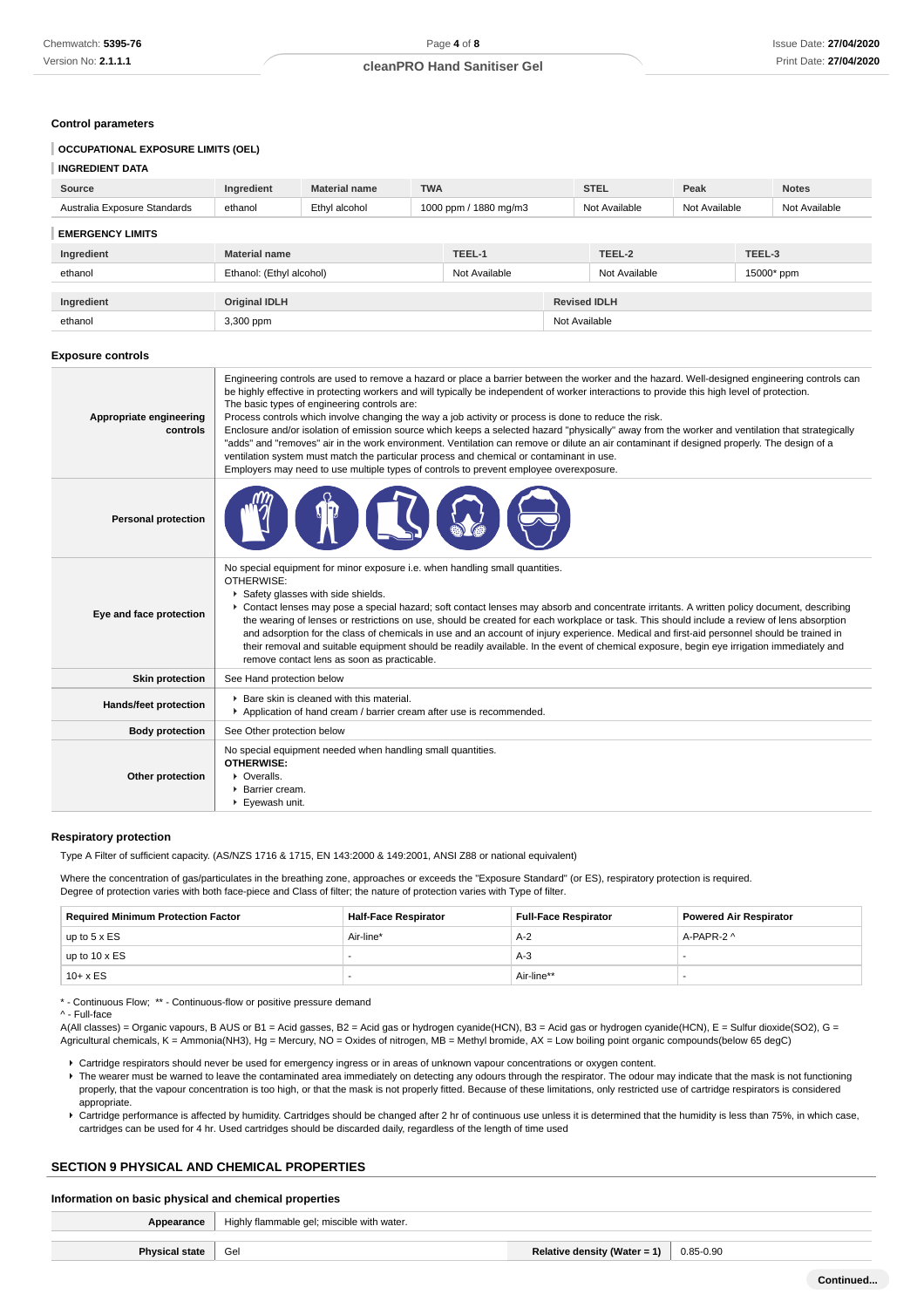| Odour                                             | Not Available     | Partition coefficient n-octanol<br>/ water | Not Available  |
|---------------------------------------------------|-------------------|--------------------------------------------|----------------|
| <b>Odour threshold</b>                            | Not Available     | Auto-ignition temperature (°C)             | Not Available  |
| pH (as supplied)                                  | $8 - 10$          | <b>Decomposition temperature</b>           | Not Available  |
| Melting point / freezing point<br>(°C)            | Not Available     | Viscosity (cSt)                            | Not Available  |
| Initial boiling point and boiling<br>range $(°C)$ | 78                | Molecular weight (g/mol)                   | Not Applicable |
| Flash point (°C)                                  | 18                | <b>Taste</b>                               | Not Available  |
| <b>Evaporation rate</b>                           | Not Available     | <b>Explosive properties</b>                | Not Available  |
| Flammability                                      | HIGHLY FLAMMABLE. | <b>Oxidising properties</b>                | Not Available  |
| Upper Explosive Limit (%)                         | Not Available     | Surface Tension (dyn/cm or<br>$mN/m$ )     | Not Available  |
| Lower Explosive Limit (%)                         | Not Available     | <b>Volatile Component (%vol)</b>           | Not Available  |
| Vapour pressure (kPa)                             | Not Available     | Gas group                                  | Not Available  |
| Solubility in water                               | Miscible          | pH as a solution (1%)                      | Not Available  |
| Vapour density (Air = 1)                          | Not Available     | VOC g/L                                    | 560.535        |

# **SECTION 10 STABILITY AND REACTIVITY**

| Reactivity                            | See section 7                                                                                                                        |
|---------------------------------------|--------------------------------------------------------------------------------------------------------------------------------------|
| <b>Chemical stability</b>             | • Unstable in the presence of incompatible materials.<br>▶ Product is considered stable.<br>Hazardous polymerisation will not occur. |
| Possibility of hazardous<br>reactions | See section 7                                                                                                                        |
| <b>Conditions to avoid</b>            | See section 7                                                                                                                        |
| Incompatible materials                | See section 7                                                                                                                        |
| Hazardous decomposition<br>products   | See section 5                                                                                                                        |

# **SECTION 11 TOXICOLOGICAL INFORMATION**

# **Information on toxicological effects**

| Inhaled                          | The material is not thought to produce adverse health effects or irritation of the respiratory tract (as classified by EC Directives using animal<br>models). Nevertheless, good hygiene practice requires that exposure be kept to a minimum and that suitable control measures be used in an<br>occupational setting.<br>Inhalation of high concentrations of gas/vapour causes lung irritation with coughing and nausea, central nervous depression with headache and<br>dizziness, slowing of reflexes, fatique and inco-ordination. |                                   |                                                      |
|----------------------------------|------------------------------------------------------------------------------------------------------------------------------------------------------------------------------------------------------------------------------------------------------------------------------------------------------------------------------------------------------------------------------------------------------------------------------------------------------------------------------------------------------------------------------------------|-----------------------------------|------------------------------------------------------|
| Ingestion                        | The material has NOT been classified by EC Directives or other classification systems as "harmful by ingestion". This is because of the lack of<br>corroborating animal or human evidence.                                                                                                                                                                                                                                                                                                                                               |                                   |                                                      |
| <b>Skin Contact</b>              | Not considered an irritant through normal use.<br>Discontinue use if irritation occurs                                                                                                                                                                                                                                                                                                                                                                                                                                                   |                                   |                                                      |
| Eye                              | There is evidence that material may produce eye irritation in some persons and produce eye damage 24 hours or more after instillation. Severe<br>inflammation may be expected with pain.                                                                                                                                                                                                                                                                                                                                                 |                                   |                                                      |
| <b>Chronic</b>                   | No adverse effects anticipated from normal use.<br>Principal hazards are accidental eye contact and cleaner overuse. Overuse or obsessive cleaner use may lead to defatting of the skin and may<br>cause irritation, drying, cracking, leading to dermatitis.                                                                                                                                                                                                                                                                            |                                   |                                                      |
|                                  |                                                                                                                                                                                                                                                                                                                                                                                                                                                                                                                                          |                                   |                                                      |
| cleanPRO Hand Sanitiser Gel      | <b>TOXICITY</b>                                                                                                                                                                                                                                                                                                                                                                                                                                                                                                                          | <b>IRRITATION</b>                 |                                                      |
|                                  | Not Available                                                                                                                                                                                                                                                                                                                                                                                                                                                                                                                            | Not Available                     |                                                      |
|                                  | <b>TOXICITY</b>                                                                                                                                                                                                                                                                                                                                                                                                                                                                                                                          | <b>IRRITATION</b>                 |                                                      |
|                                  | Inhalation (rat) LC50: 124.7 mg/l/4H[2]                                                                                                                                                                                                                                                                                                                                                                                                                                                                                                  | Eye (rabbit): 500 mg SEVERE       |                                                      |
|                                  | Oral (rat) LD50: =1501 mg/kg <sup>[2]</sup>                                                                                                                                                                                                                                                                                                                                                                                                                                                                                              | Eye (rabbit):100mg/24hr-moderate  |                                                      |
| ethanol                          | Eye: adverse effect observed (irritating)[1]                                                                                                                                                                                                                                                                                                                                                                                                                                                                                             |                                   |                                                      |
|                                  |                                                                                                                                                                                                                                                                                                                                                                                                                                                                                                                                          | Skin (rabbit):20 mg/24hr-moderate |                                                      |
|                                  |                                                                                                                                                                                                                                                                                                                                                                                                                                                                                                                                          | Skin (rabbit):400 mg (open)-mild  |                                                      |
|                                  |                                                                                                                                                                                                                                                                                                                                                                                                                                                                                                                                          |                                   | Skin: no adverse effect observed (not irritating)[1] |
| Legend:                          | 1. Value obtained from Europe ECHA Registered Substances - Acute toxicity 2.* Value obtained from manufacturer's SDS. Unless otherwise<br>specified data extracted from RTECS - Register of Toxic Effect of chemical Substances                                                                                                                                                                                                                                                                                                          |                                   |                                                      |
|                                  |                                                                                                                                                                                                                                                                                                                                                                                                                                                                                                                                          |                                   |                                                      |
| <b>ETHANOL</b>                   | The material may cause skin irritation after prolonged or repeated exposure and may produce on contact skin redness, swelling, the production of<br>vesicles, scaling and thickening of the skin.                                                                                                                                                                                                                                                                                                                                        |                                   |                                                      |
|                                  |                                                                                                                                                                                                                                                                                                                                                                                                                                                                                                                                          |                                   |                                                      |
| <b>Acute Toxicity</b>            | ×<br>×<br>Carcinogenicity                                                                                                                                                                                                                                                                                                                                                                                                                                                                                                                |                                   |                                                      |
| <b>Skin Irritation/Corrosion</b> | ×                                                                                                                                                                                                                                                                                                                                                                                                                                                                                                                                        | Reproductivity                    | ×                                                    |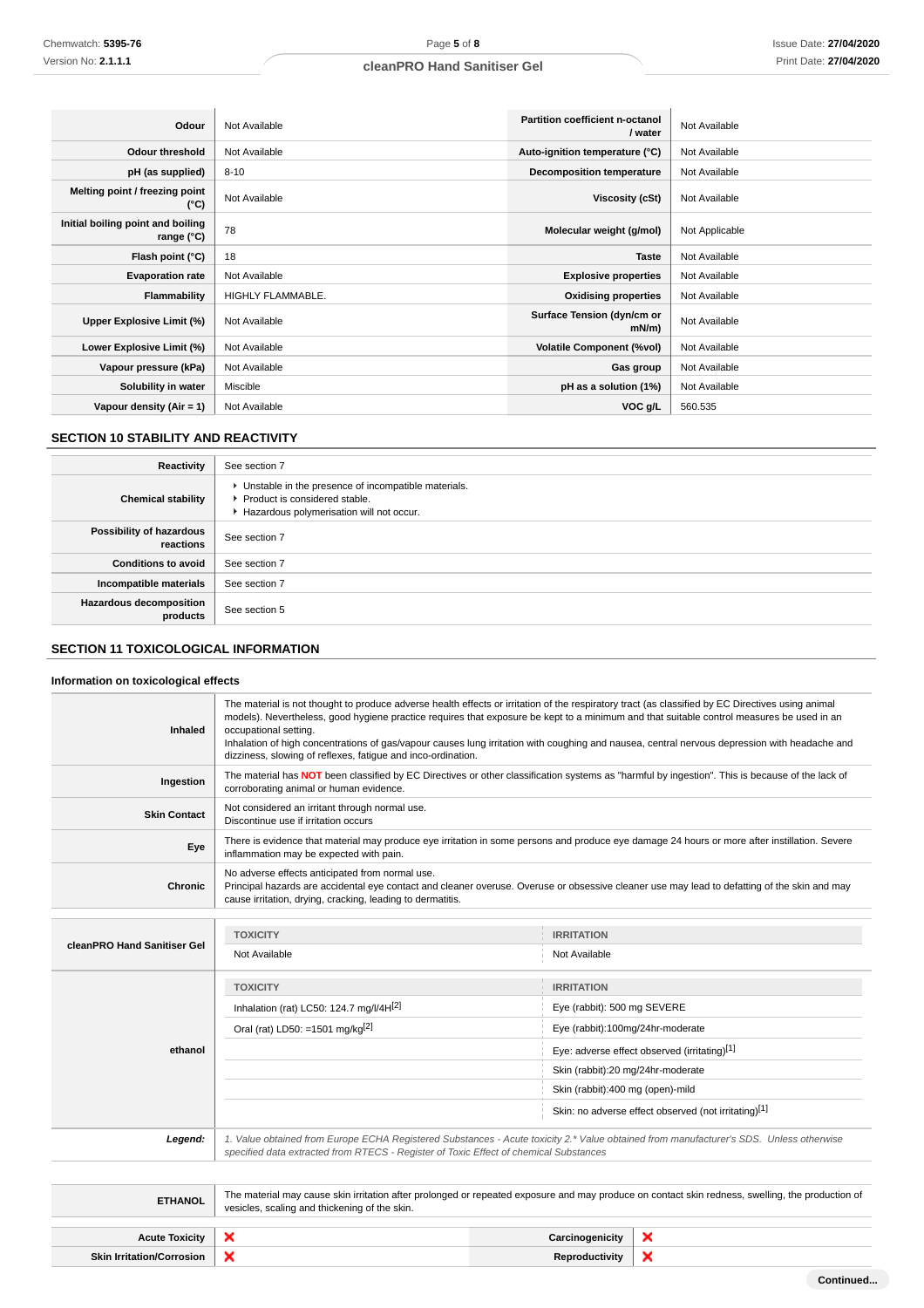| Serious Eye Damage/Irritation        | $\checkmark$ | <b>STOT - Single Exposure</b>                                                                                                                                             |  |
|--------------------------------------|--------------|---------------------------------------------------------------------------------------------------------------------------------------------------------------------------|--|
| Respiratory or Skin<br>sensitisation |              | <b>STOT - Repeated Exposure</b>                                                                                                                                           |  |
| <b>Mutagenicity</b>                  |              | <b>Aspiration Hazard</b>                                                                                                                                                  |  |
|                                      |              | <b>Legend:</b> $\mathbf{X}$ – Data either not available or does not fill the criteria for classification<br>$\blacktriangleright$ - Data available to make classification |  |

### **SECTION 12 ECOLOGICAL INFORMATION**

# **Toxicity**

| cleanPRO Hand Sanitiser Gel | <b>ENDPOINT</b><br>Not<br>Available | <b>TEST DURATION (HR)</b><br>Not Available | <b>SPECIES</b><br>Not Available                                                                                                                                                                                                                                                                                                                                                                 | <b>VALUE</b><br>Not<br>Available | <b>SOURCE</b><br>Not<br>Available |
|-----------------------------|-------------------------------------|--------------------------------------------|-------------------------------------------------------------------------------------------------------------------------------------------------------------------------------------------------------------------------------------------------------------------------------------------------------------------------------------------------------------------------------------------------|----------------------------------|-----------------------------------|
|                             | <b>ENDPOINT</b>                     | <b>TEST DURATION (HR)</b>                  | <b>SPECIES</b>                                                                                                                                                                                                                                                                                                                                                                                  | <b>VALUE</b>                     | <b>SOURCE</b>                     |
| ethanol                     | <b>LC50</b>                         | 96                                         | <b>Fish</b>                                                                                                                                                                                                                                                                                                                                                                                     | $11-mg/L$                        |                                   |
|                             | EC50                                | 48                                         | Crustacea                                                                                                                                                                                                                                                                                                                                                                                       | 2mq/L                            |                                   |
|                             | EC50                                | 96                                         | Algae or other aquatic plants                                                                                                                                                                                                                                                                                                                                                                   | 17.921mg/L                       | 4                                 |
|                             | <b>NOEC</b>                         | 2016                                       | Fish                                                                                                                                                                                                                                                                                                                                                                                            | 0.000375mg/L                     | $\overline{4}$                    |
| Legend:                     |                                     |                                            | Extracted from 1. IUCLID Toxicity Data 2. Europe ECHA Registered Substances - Ecotoxicological Information - Aquatic Toxicity 3. EPIWIN Suite<br>V3.12 (QSAR) - Aquatic Toxicity Data (Estimated) 4. US EPA, Ecotox database - Aquatic Toxicity Data 5. ECETOC Aquatic Hazard Assessment<br>Data 6. NITE (Japan) - Bioconcentration Data 7. METI (Japan) - Bioconcentration Data 8. Vendor Data |                                  |                                   |

# **DO NOT** discharge into sewer or waterways.

### **Persistence and degradability**

| Ingredient | Persistence: Water/Soil       | Persistence: Air              |
|------------|-------------------------------|-------------------------------|
| ethanol    | LOW (Half-life $= 2.17$ days) | LOW (Half-life $= 5.08$ days) |

# **Bioaccumulative potential**

| Ingredient | <b>Bioaccumulation</b>  |
|------------|-------------------------|
| ethanol    | LOW (LogKOW = $-0.31$ ) |
|            |                         |

### **Mobility in soil**

| Ingredient | <b>Mobility</b>                       |
|------------|---------------------------------------|
| ethanol    | HIGH (KOC<br>$\overline{\phantom{0}}$ |

# **SECTION 13 DISPOSAL CONSIDERATIONS**

| Waste treatment methods      |                                                                                                                                                                                                                                                                                                                                                                                                                                                                                                                                                                                                                                                                                                                                                                                                                                                                                                                                                                                                                                                                                                                                                                                                                                                                                                                                                                                                                                                                                                                                                                                                                                                                                                                                                                                                    |
|------------------------------|----------------------------------------------------------------------------------------------------------------------------------------------------------------------------------------------------------------------------------------------------------------------------------------------------------------------------------------------------------------------------------------------------------------------------------------------------------------------------------------------------------------------------------------------------------------------------------------------------------------------------------------------------------------------------------------------------------------------------------------------------------------------------------------------------------------------------------------------------------------------------------------------------------------------------------------------------------------------------------------------------------------------------------------------------------------------------------------------------------------------------------------------------------------------------------------------------------------------------------------------------------------------------------------------------------------------------------------------------------------------------------------------------------------------------------------------------------------------------------------------------------------------------------------------------------------------------------------------------------------------------------------------------------------------------------------------------------------------------------------------------------------------------------------------------|
| Product / Packaging disposal | Legislation addressing waste disposal requirements may differ by country, state and/ or territory. Each user must refer to laws operating in their<br>area. In some areas, certain wastes must be tracked.<br>A Hierarchy of Controls seems to be common - the user should investigate:<br>$\blacktriangleright$ Reduction<br>$\blacktriangleright$ Reuse<br>$\blacktriangleright$ Recycling<br>▶ Disposal (if all else fails)<br>This material may be recycled if unused, or if it has not been contaminated so as to make it unsuitable for its intended use. If it has been<br>contaminated, it may be possible to reclaim the product by filtration, distillation or some other means. Shelf life considerations should also be<br>applied in making decisions of this type. Note that properties of a material may change in use, and recycling or reuse may not always be<br>appropriate.<br>DO NOT allow wash water from cleaning or process equipment to enter drains.<br>It may be necessary to collect all wash water for treatment before disposal.<br>In all cases disposal to sewer may be subject to local laws and regulations and these should be considered first.<br>• Where in doubt contact the responsible authority.<br>Recycle wherever possible.<br>▶ Consult manufacturer for recycling options or consult local or regional waste management authority for disposal if no suitable treatment or<br>disposal facility can be identified.<br>▶ Dispose of by: burial in a land-fill specifically licensed to accept chemical and / or pharmaceutical wastes or Incineration in a licensed<br>apparatus (after admixture with suitable combustible material).<br>▶ Decontaminate empty containers. Observe all label safeguards until containers are cleaned and destroyed. |
|                              |                                                                                                                                                                                                                                                                                                                                                                                                                                                                                                                                                                                                                                                                                                                                                                                                                                                                                                                                                                                                                                                                                                                                                                                                                                                                                                                                                                                                                                                                                                                                                                                                                                                                                                                                                                                                    |

# **SECTION 14 TRANSPORT INFORMATION**

### **Labels Required**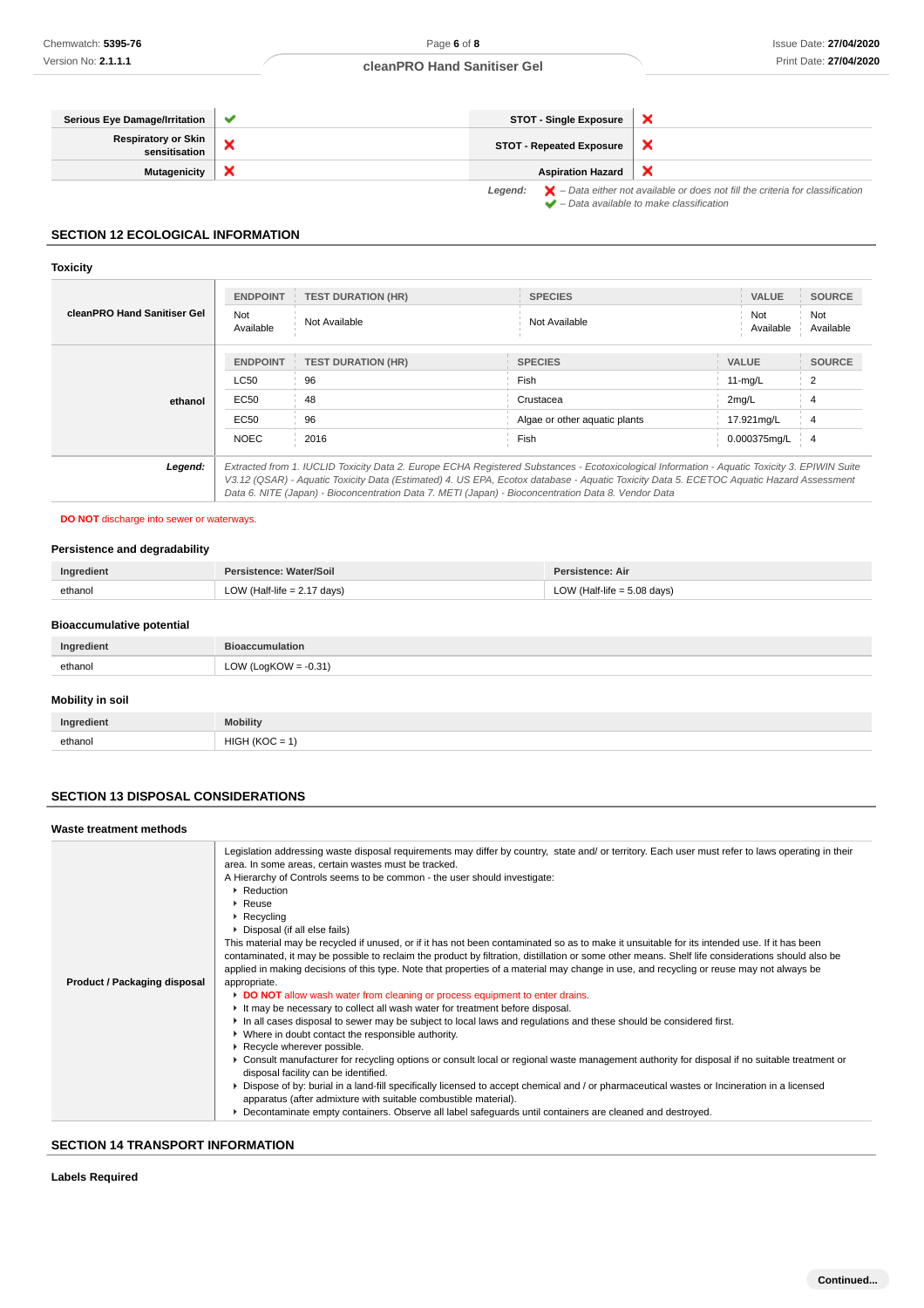| Marine Pollutant   NO |                   |
|-----------------------|-------------------|
| <b>HAZCHEM</b>        | $\rightarrow$ 2YE |
|                       |                   |

### **Land transport (ADG)**

| UN number                    | 1170                                                                 |  |
|------------------------------|----------------------------------------------------------------------|--|
| UN proper shipping name      | ETHANOL (ETHYL ALCOHOL) or ETHANOL SOLUTION (ETHYL ALCOHOL SOLUTION) |  |
| Transport hazard class(es)   | Class<br>3<br>Subrisk<br>Not Applicable                              |  |
| Packing group                | $\mathbf{H}$                                                         |  |
| <b>Environmental hazard</b>  | Not Applicable                                                       |  |
| Special precautions for user | Special provisions<br>144<br>Limited quantity<br>1 <sub>L</sub>      |  |

### **Air transport (ICAO-IATA / DGR)**

| UN number                    | 1170                                                                                                                                                                                                                                                                                        |                           |                                                       |  |
|------------------------------|---------------------------------------------------------------------------------------------------------------------------------------------------------------------------------------------------------------------------------------------------------------------------------------------|---------------------------|-------------------------------------------------------|--|
| UN proper shipping name      | Ethanol or Ethanol, solution                                                                                                                                                                                                                                                                |                           |                                                       |  |
| Transport hazard class(es)   | <b>ICAO/IATA Class</b><br>ICAO / IATA Subrisk<br><b>ERG Code</b>                                                                                                                                                                                                                            | 3<br>Not Applicable<br>3L |                                                       |  |
| Packing group                | $\mathbf{I}$                                                                                                                                                                                                                                                                                |                           |                                                       |  |
| <b>Environmental hazard</b>  | Not Applicable                                                                                                                                                                                                                                                                              |                           |                                                       |  |
| Special precautions for user | Special provisions<br>Cargo Only Packing Instructions<br>Cargo Only Maximum Qty / Pack<br>Passenger and Cargo Packing Instructions<br>Passenger and Cargo Maximum Qty / Pack<br>Passenger and Cargo Limited Quantity Packing Instructions<br>Passenger and Cargo Limited Maximum Qty / Pack |                           | A3 A58 A180<br>364<br>60L<br>353<br>5L<br>Y341<br>1 L |  |

### **Sea transport (IMDG-Code / GGVSee)**

| <b>UN number</b>             | 1170                                                                                               |  |  |
|------------------------------|----------------------------------------------------------------------------------------------------|--|--|
| UN proper shipping name      | ETHANOL (ETHYL ALCOHOL) or ETHANOL SOLUTION (ETHYL ALCOHOL SOLUTION)                               |  |  |
| Transport hazard class(es)   | <b>IMDG Class</b><br>3<br><b>IMDG Subrisk</b><br>Not Applicable                                    |  |  |
| Packing group                | $\mathbf{H}$                                                                                       |  |  |
| <b>Environmental hazard</b>  | Not Applicable                                                                                     |  |  |
| Special precautions for user | $F-E$ , S-D<br><b>EMS Number</b><br>Special provisions<br>144<br><b>Limited Quantities</b><br>-1 L |  |  |

### **Transport in bulk according to Annex II of MARPOL and the IBC code**

Not Applicable

# **SECTION 15 REGULATORY INFORMATION**

# **Safety, health and environmental regulations / legislation specific for the substance or mixture**

# **ETHANOL IS FOUND ON THE FOLLOWING REGULATORY LISTS**

Australia Hazardous Chemical Information System (HCIS) - Hazardous Chemicals Australia Inventory of Chemical Substances (AICS)

# **National Inventory Status**

| Nationa             | <b>Statue</b><br>31.UR |
|---------------------|------------------------|
| <b>AICS</b><br>$ -$ | Yes                    |